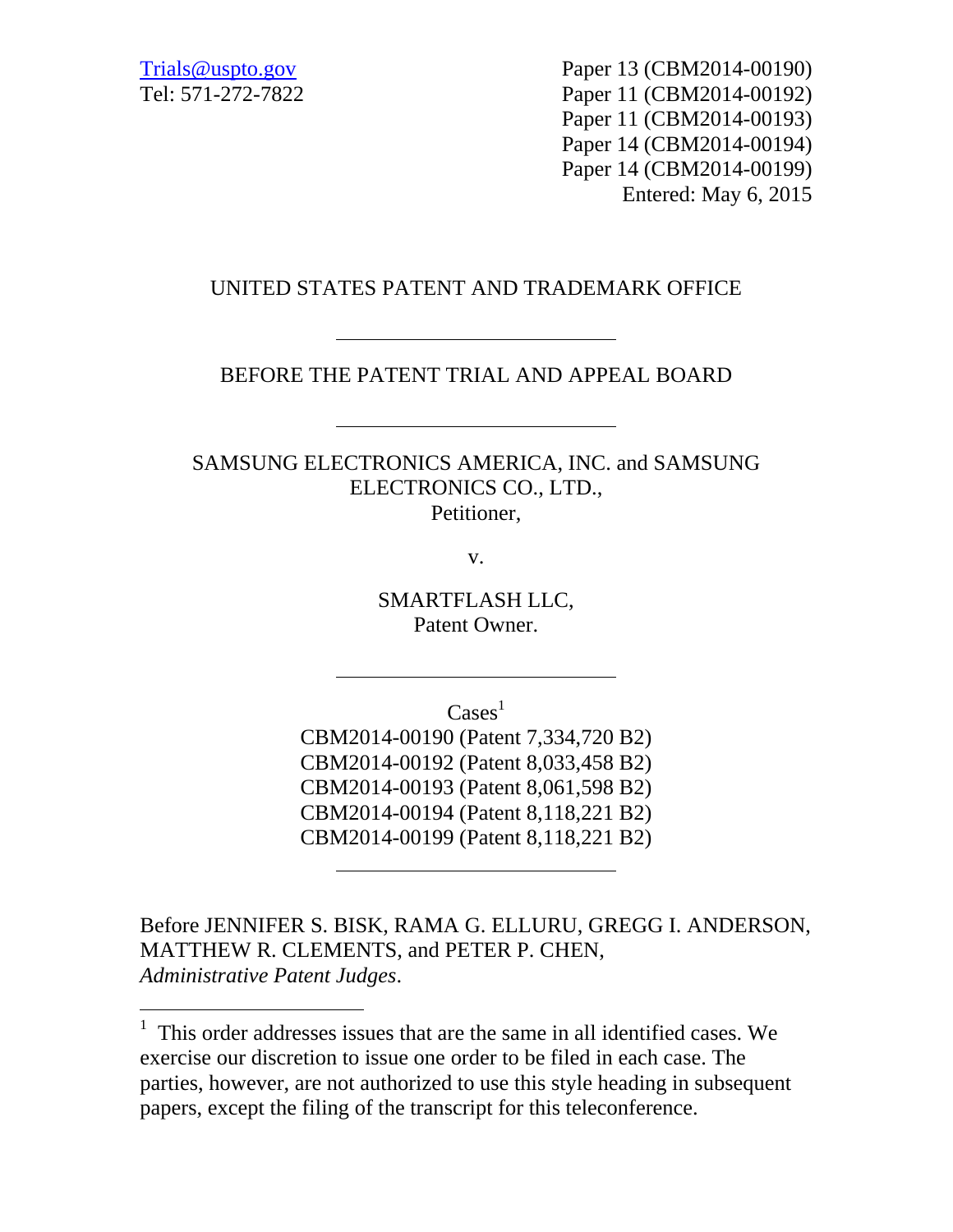CBM2014-00190 (Patent 7,334,720 B2) CBM2014-00192 (Patent 8,033,458 B2) CBM2014-00193 (Patent 8,061,598 B2) CBM2014-00194 (Patent 8,118,221 B2) CBM2014-00199 (Patent 8,118,221 B2) ELLURU, *Administrative Patent Judge*.

## ORDER *Conduct of the Proceedings 37 C.F.R. § 42.5*

An initial teleconference was held in these cases on May 5, 2015, among respective counsel for Petitioner Samsung Electronics America, Inc., and Samsung Electronics Co., Ltd. ("Samsung"), Patent Owner Smartflash LLC ("Smartflash"), and Judges Elluru, Bisk, Clements, Anderson, and Chen. A court reporter transcribed the teleconference at the request of Smartflash.

Smartflash submitted a list of proposed motions. Paper  $12<sup>2</sup>$  Samsung did not submit such a list.

 Patent Owner requested authorization to file a motion for "routine discovery" under 37 C.F.R. §  $42.51(b)(1)(iii)^3$  to obtain "documents from [Samsung] related to any allegations by [Samsung] (1) that any of [Samsung's] products do not infringe the challenged claim[s] and (2) that acceptable non-infringing alternatives exist to the challenged claim[s]." *Id*. Smartflash argued that such documents are inconsistent with Samsung's

 $\overline{a}$ 

 $2$  Paper numbers refer to papers in CBM2014-00190, unless otherwise indicated.

<sup>&</sup>lt;sup>3</sup> Rule 42.51(b)(1)(iii) states in pertinent part that "[u]nless previously served, a party must serve relevant information that is inconsistent with a position advanced by the party during the proceeding concurrent with the filing of the documents or things that contains the inconsistency."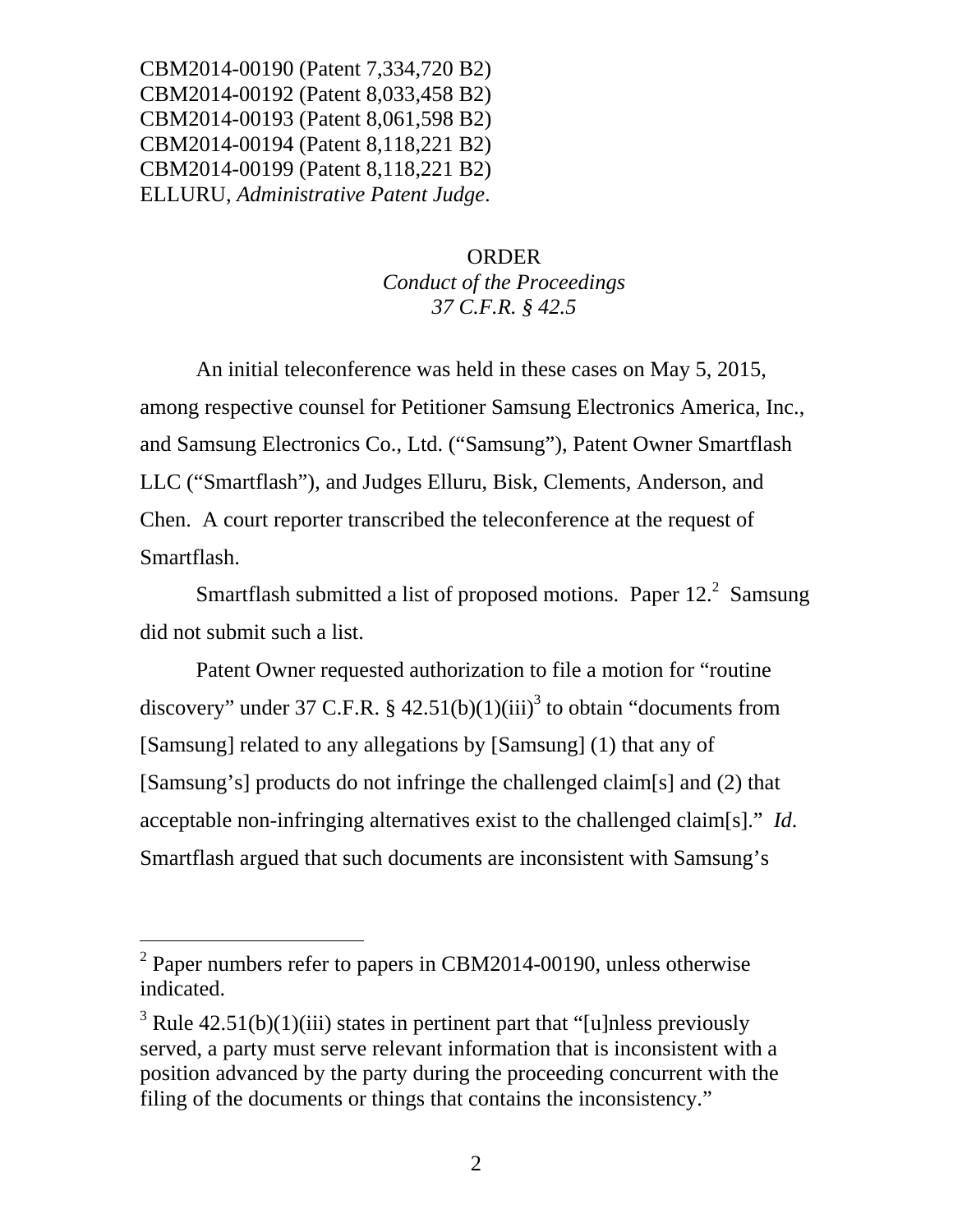CBM2014-00190 (Patent 7,334,720 B2) CBM2014-00192 (Patent 8,033,458 B2) CBM2014-00193 (Patent 8,061,598 B2) CBM2014-00194 (Patent 8,118,221 B2) CBM2014-00199 (Patent 8,118,221 B2) assertion in the petitions that the challenged claims result in preemption, and thus, should have been served with the petitions.

We decided that Petitioner's alleged evidence of non-infringement and non-infringing alternatives in the district court is not inconsistent with Samsung's assertion in these cases that the challenged claims are unpatentable under 35 U.S.C. § 101. We noted, for example, that a different claim construction standard is applicable in the district court in determining infringement than the broadest reasonable interpretation standard we apply in determining patentability. Samsung also stated that the question of whether the challenged claims preempt a field is a question of "relative" preemption. Smartflash did not point us to any authority that an accused infringer who pleads in the alternative that the challenged claims are unpatentable under § 101, a question of law, is taking an *inconsistent* position with its non-infringement position. In addition, to the extent that Samsung's assertion of non-infringement in district court is inconsistent with its assertion in these cases that the challenged claims are unpatentable under § 101, Smartflash is already aware of such alleged inconsistency, and has the "evidence" that Samsung took such allegedly inconsistent positions. We are not persuaded that the details of Samsung's non-infringement positions shed light on the § 101 issue.

Smartflash next proposed moving to stay these proceedings in light of the district court's ruling in favor of Smartflash on the patentability of the challenged claims under § 101. Smartflash argued that it is an improper use of Board resources to re-litigate issues that have been resolved in district court and that our rules direct us to conduct these proceedings in a speedy,

3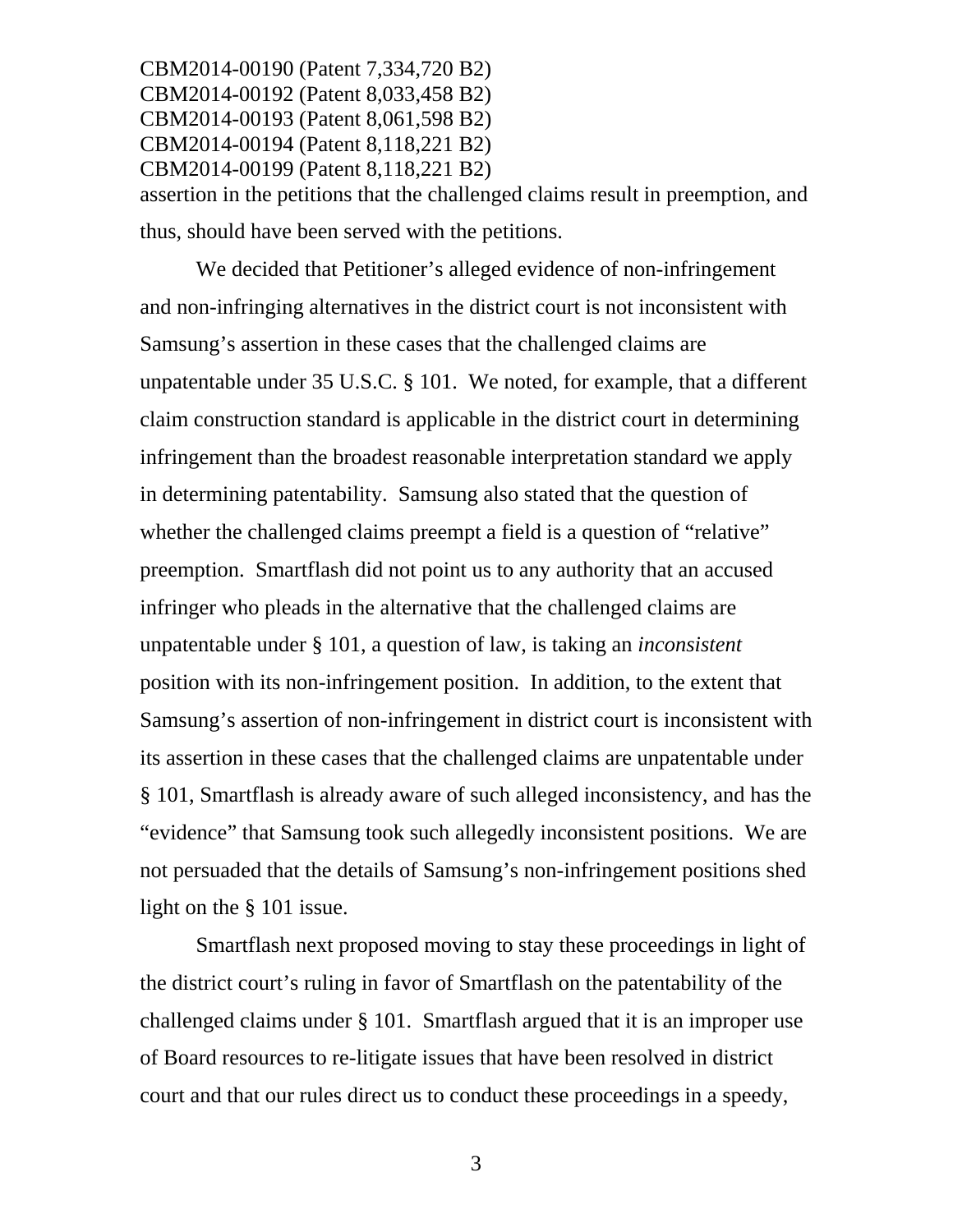CBM2014-00190 (Patent 7,334,720 B2) CBM2014-00192 (Patent 8,033,458 B2) CBM2014-00193 (Patent 8,061,598 B2) CBM2014-00194 (Patent 8,118,221 B2) CBM2014-00199 (Patent 8,118,221 B2) efficient, and inexpensive manner. We decided that there is no justification to stay these proceedings given our statutory deadline to complete these proceedings within one-year of institution. *See* 35 U.S.C. § 326(a)(11). We noted that the parties cannot control the timing of the district court trial and/or possible subsequent appeal to the Federal Circuit, even if we were to extend the deadlines in these cases by up to six months. *See id*.

Smartflash next proposed to file a motion to extend the due dates of the present proceedings by a time sufficient to allow the Board to rule on the requests for rehearing and coordinate the schedules of the present proceedings and CBM2014-00200 and CBM2014-00204, should those cases be instituted on rehearing. Smartflash stated that it was making such a request in order to allow for a single deposition of Petitioner's declarant. We stated that we will issue decisions resolving the requests for rehearing in a prompt manner and should we institute trials in those cases, we will reconsider the relevant schedules at that time.

Smartflash noted that the scheduled oral hearing dates of (a) CBM2014-00190, -192, -193, -194, and -199 and (b) CBM2015-00015, -16, -17, and -18, are currently October 29, 2015, and November 9, 2015, respectively. We stated that we will follow the current schedules of record in these proceedings and reconsider the oral hearing dates at a later time.

Lastly, the parties agreed to take a single deposition of any declarant in all related cases such that a single deposition transcript can be used in all related proceedings, but filed separately in each proceeding. The parties also agreed to the length of deposition times for a declarant. We were amenable to both agreements by the parties.

4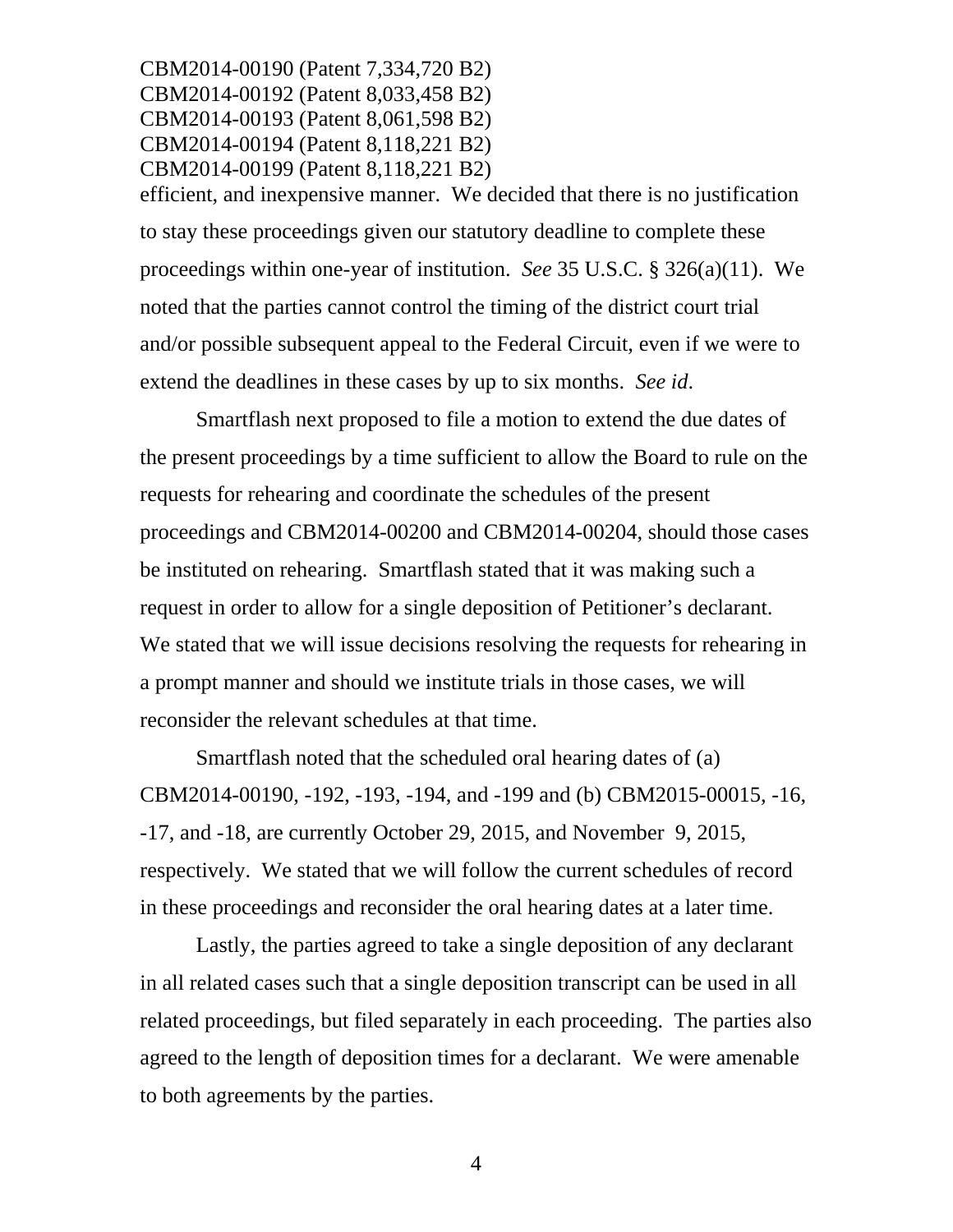CBM2014-00190 (Patent 7,334,720 B2) CBM2014-00192 (Patent 8,033,458 B2) CBM2014-00193 (Patent 8,061,598 B2) CBM2014-00194 (Patent 8,118,221 B2) CBM2014-00199 (Patent 8,118,221 B2) It is

ORDERED that Smartflash shall file the transcript of the present teleconference in each of the cases identified above; and

FURTHER ORDERED that Smartflash is not authorized to file a motion to compel routine discovery, a motion to stay these proceedings, or a motion to change or extend the due dates in the current Scheduling Orders.